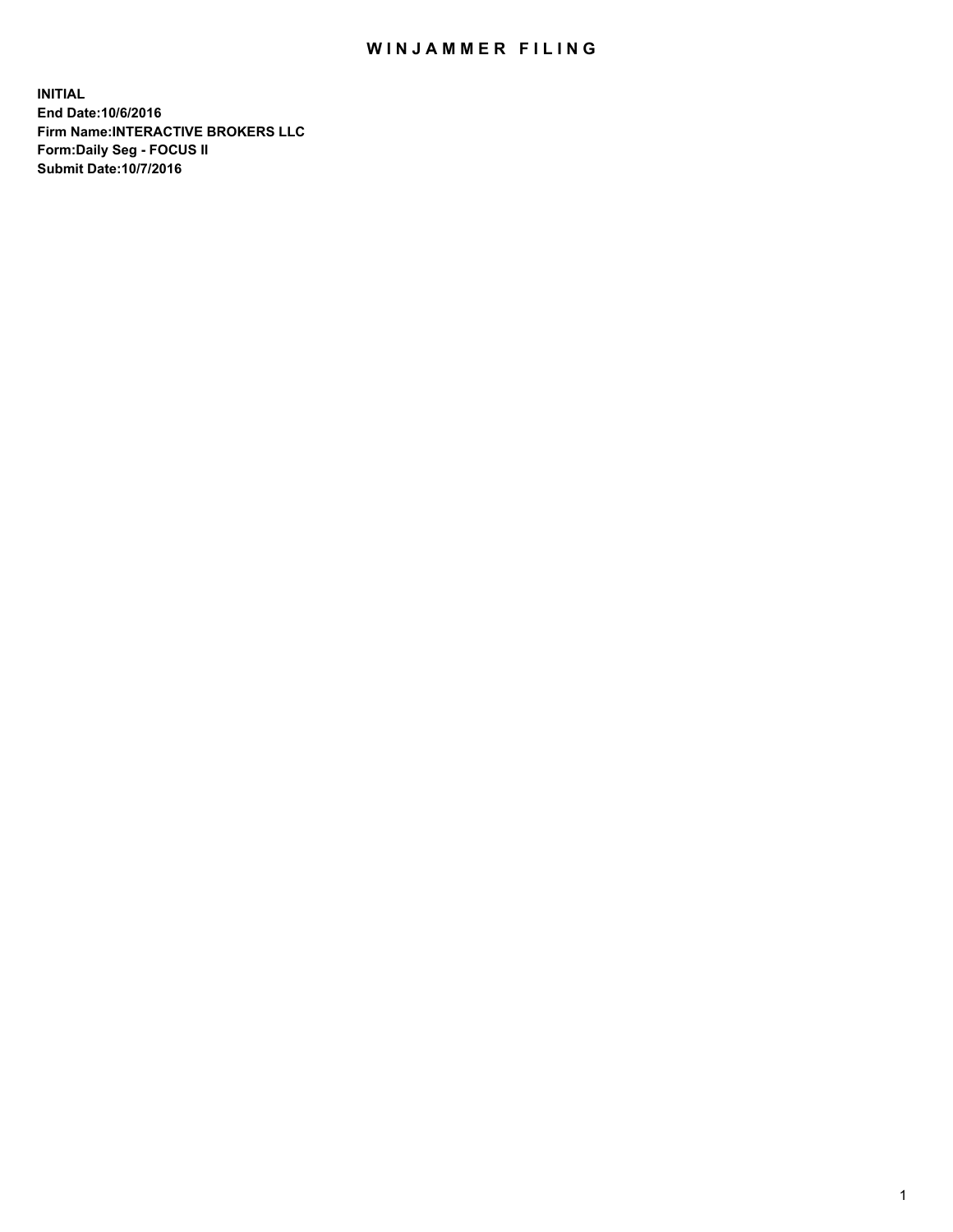## **INITIAL End Date:10/6/2016 Firm Name:INTERACTIVE BROKERS LLC Form:Daily Seg - FOCUS II Submit Date:10/7/2016 Daily Segregation - Cover Page**

| Name of Company<br><b>Contact Name</b><br><b>Contact Phone Number</b><br><b>Contact Email Address</b>                                                                                                                                                                                                                          | <b>INTERACTIVE BROKERS LLC</b><br>James Menicucci<br>203-618-8085<br>jmenicucci@interactivebrokers.c<br>om |
|--------------------------------------------------------------------------------------------------------------------------------------------------------------------------------------------------------------------------------------------------------------------------------------------------------------------------------|------------------------------------------------------------------------------------------------------------|
| FCM's Customer Segregated Funds Residual Interest Target (choose one):<br>a. Minimum dollar amount: ; or<br>b. Minimum percentage of customer segregated funds required:%; or<br>c. Dollar amount range between: and; or<br>d. Percentage range of customer segregated funds required between:% and%.                          | $\overline{\mathbf{0}}$<br>0<br>155,000,000 245,000,000<br>0 <sub>0</sub>                                  |
| FCM's Customer Secured Amount Funds Residual Interest Target (choose one):<br>a. Minimum dollar amount: ; or<br>b. Minimum percentage of customer secured funds required:%; or<br>c. Dollar amount range between: and; or<br>d. Percentage range of customer secured funds required between:% and%.                            | $\overline{\mathbf{0}}$<br>$\overline{\mathbf{0}}$<br>80,000,000 120,000,000<br>00                         |
| FCM's Cleared Swaps Customer Collateral Residual Interest Target (choose one):<br>a. Minimum dollar amount: ; or<br>b. Minimum percentage of cleared swaps customer collateral required:% ; or<br>c. Dollar amount range between: and; or<br>d. Percentage range of cleared swaps customer collateral required between:% and%. | $\overline{\mathbf{0}}$<br>$\overline{\mathbf{0}}$<br>0 <sub>0</sub><br><u>00</u>                          |

Attach supporting documents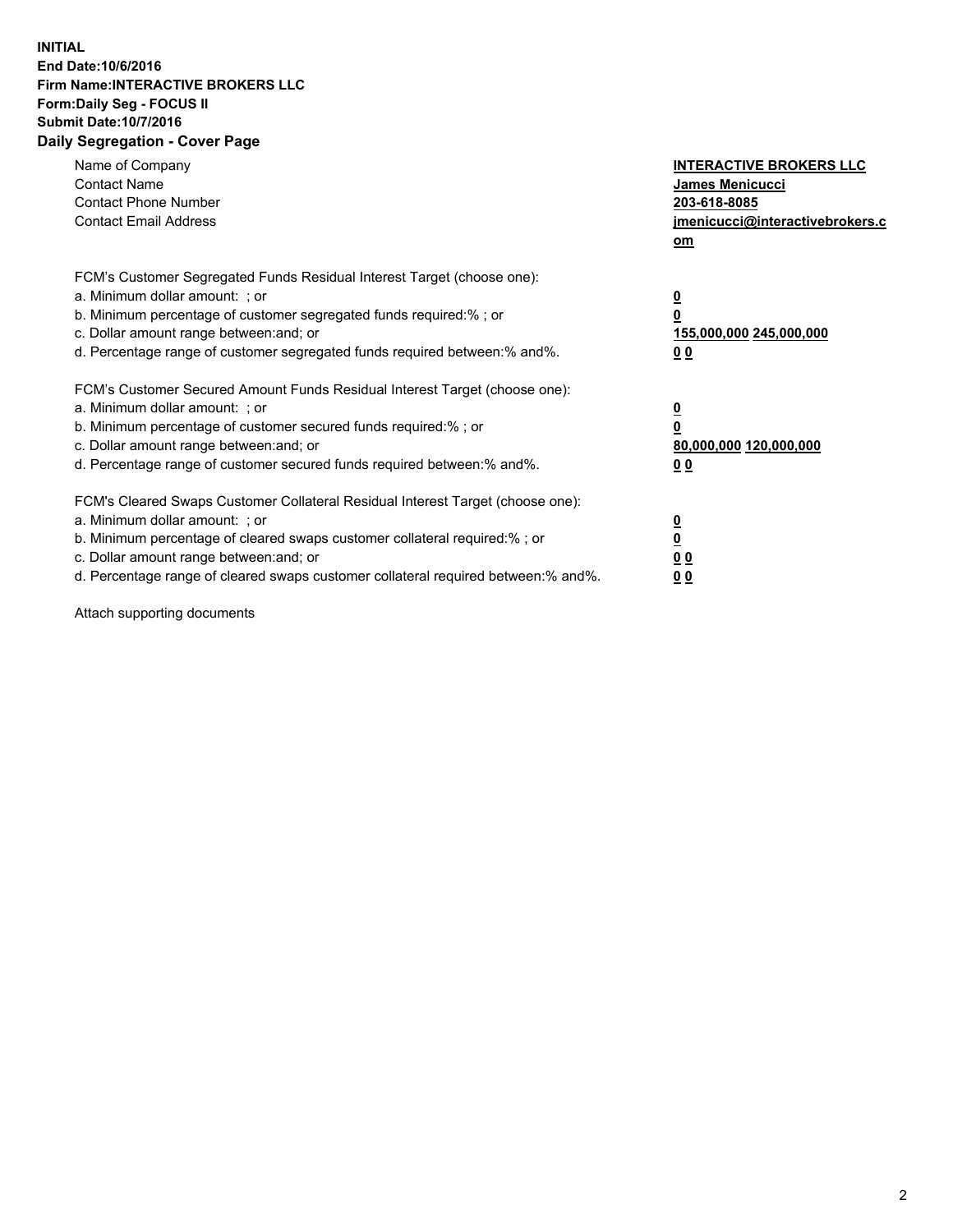## **INITIAL End Date:10/6/2016 Firm Name:INTERACTIVE BROKERS LLC Form:Daily Seg - FOCUS II Submit Date:10/7/2016 Daily Segregation - Secured Amounts**

|     | Dany Ocgregation - Oceanea Annoanta                                                                        |                                  |
|-----|------------------------------------------------------------------------------------------------------------|----------------------------------|
|     | Foreign Futures and Foreign Options Secured Amounts                                                        |                                  |
|     | Amount required to be set aside pursuant to law, rule or regulation of a foreign                           | $0$ [7305]                       |
|     | government or a rule of a self-regulatory organization authorized thereunder                               |                                  |
| 1.  | Net ledger balance - Foreign Futures and Foreign Option Trading - All Customers                            |                                  |
|     | A. Cash                                                                                                    | 374,483,233 [7315]               |
|     | B. Securities (at market)                                                                                  | 0 [7317]                         |
| 2.  | Net unrealized profit (loss) in open futures contracts traded on a foreign board of trade                  | 11,978,379 [7325]                |
| 3.  | Exchange traded options                                                                                    |                                  |
|     | a. Market value of open option contracts purchased on a foreign board of trade                             | 248,966 [7335]                   |
|     | b. Market value of open contracts granted (sold) on a foreign board of trade                               | $-65,932$ [7337]                 |
| 4.  | Net equity (deficit) (add lines 1.2. and 3.)                                                               | 386,644,646 [7345]               |
| 5.  | Account liquidating to a deficit and account with a debit balances - gross amount                          | <b>58,093</b> [7351]             |
|     | Less: amount offset by customer owned securities                                                           | 0 [7352] 58,093 [7354]           |
| 6.  | Amount required to be set aside as the secured amount - Net Liquidating Equity                             | 386,702,739 [7355]               |
|     | Method (add lines 4 and 5)                                                                                 |                                  |
| 7.  | Greater of amount required to be set aside pursuant to foreign jurisdiction (above) or line                | 386,702,739 [7360]               |
|     | 6.                                                                                                         |                                  |
|     | FUNDS DEPOSITED IN SEPARATE REGULATION 30.7 ACCOUNTS                                                       |                                  |
| 1.  | Cash in banks                                                                                              |                                  |
|     | A. Banks located in the United States                                                                      | $0$ [7500]                       |
|     | B. Other banks qualified under Regulation 30.7                                                             | 0 [7520] 0 [7530]                |
| 2.  | Securities                                                                                                 |                                  |
|     | A. In safekeeping with banks located in the United States                                                  | 432,731,425 [7540]               |
|     | B. In safekeeping with other banks qualified under Regulation 30.7                                         | 0 [7560] 432,731,425 [7570]      |
| 3.  | Equities with registered futures commission merchants                                                      |                                  |
|     | A. Cash                                                                                                    | $0$ [7580]                       |
|     | <b>B.</b> Securities                                                                                       | $0$ [7590]                       |
|     | C. Unrealized gain (loss) on open futures contracts                                                        | $0$ [7600]                       |
|     | D. Value of long option contracts                                                                          | $0$ [7610]                       |
|     | E. Value of short option contracts                                                                         | 0 [7615] 0 [7620]                |
| 4.  | Amounts held by clearing organizations of foreign boards of trade                                          |                                  |
|     | A. Cash                                                                                                    | $0$ [7640]                       |
|     | <b>B.</b> Securities                                                                                       | $0$ [7650]                       |
|     | C. Amount due to (from) clearing organization - daily variation                                            | $0$ [7660]                       |
|     | D. Value of long option contracts                                                                          | $0$ [7670]                       |
|     | E. Value of short option contracts                                                                         | 0 [7675] 0 [7680]                |
| 5.  | Amounts held by members of foreign boards of trade                                                         |                                  |
|     | A. Cash                                                                                                    | 76,582,594 [7700]                |
|     | <b>B.</b> Securities                                                                                       | $0$ [7710]                       |
|     | C. Unrealized gain (loss) on open futures contracts                                                        | 7,096,496 [7720]                 |
|     | D. Value of long option contracts                                                                          | 248,956 [7730]                   |
|     | E. Value of short option contracts                                                                         | -65,930 [7735] 83,862,116 [7740] |
| 6.  | Amounts with other depositories designated by a foreign board of trade                                     | $0$ [7760]                       |
| 7.  | Segregated funds on hand                                                                                   | $0$ [7765]                       |
| 8.  | Total funds in separate section 30.7 accounts                                                              | 516,593,541 [7770]               |
| 9.  | Excess (deficiency) Set Aside for Secured Amount (subtract line 7 Secured Statement<br>Page 1 from Line 8) | 129,890,802 [7380]               |
| 10. | Management Target Amount for Excess funds in separate section 30.7 accounts                                | 80,000,000 [7780]                |
| 11. | Excess (deficiency) funds in separate 30.7 accounts over (under) Management Target                         | 49,890,802 [7785]                |
|     |                                                                                                            |                                  |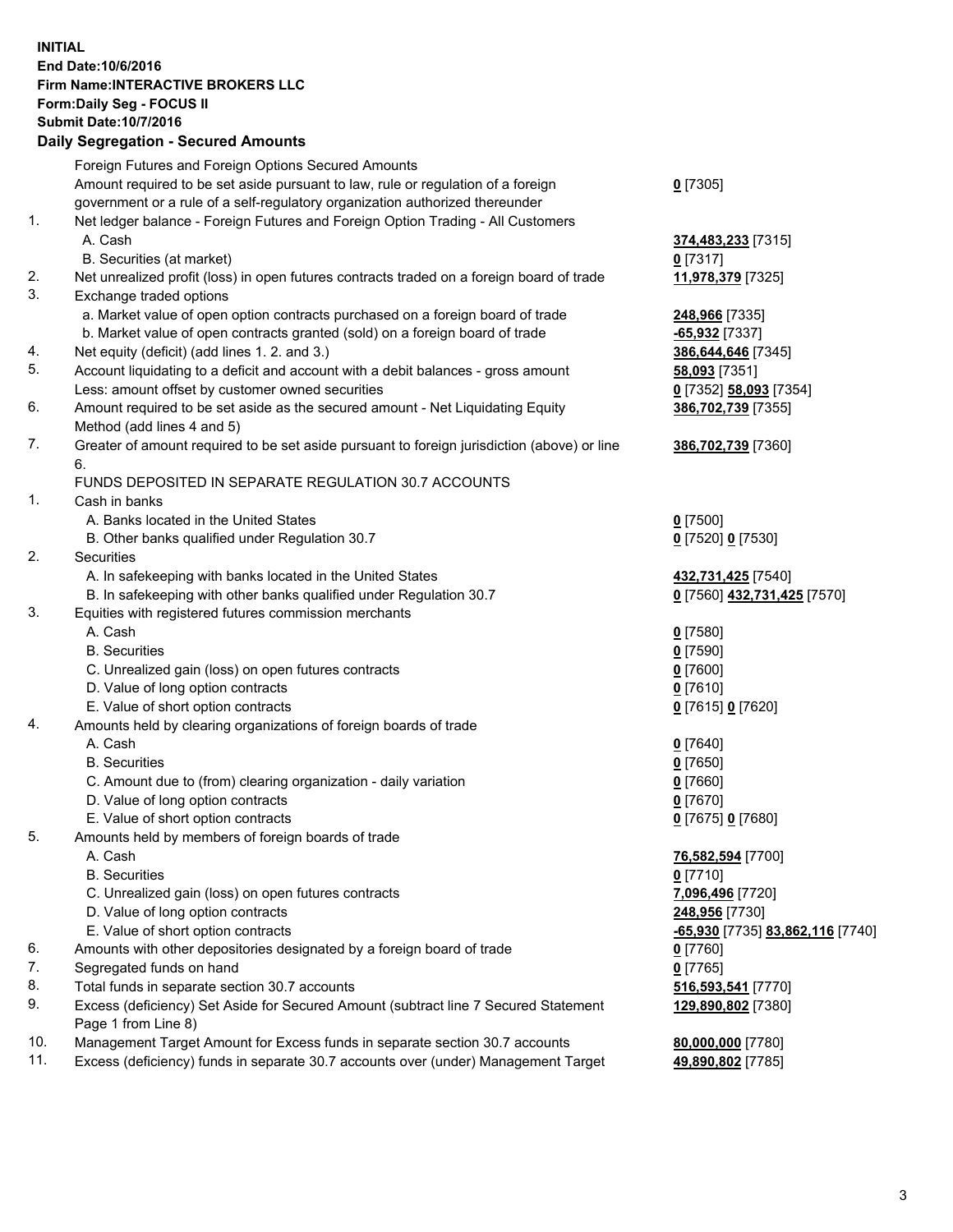**INITIAL End Date:10/6/2016 Firm Name:INTERACTIVE BROKERS LLC Form:Daily Seg - FOCUS II Submit Date:10/7/2016 Daily Segregation - Segregation Statement** SEGREGATION REQUIREMENTS(Section 4d(2) of the CEAct) 1. Net ledger balance A. Cash **3,017,531,055** [7010] B. Securities (at market) **0** [7020] 2. Net unrealized profit (loss) in open futures contracts traded on a contract market **-12,891,094** [7030] 3. Exchange traded options A. Add market value of open option contracts purchased on a contract market **133,202,487** [7032] B. Deduct market value of open option contracts granted (sold) on a contract market **-215,296,887** [7033] 4. Net equity (deficit) (add lines 1, 2 and 3) **2,922,545,561** [7040] 5. Accounts liquidating to a deficit and accounts with debit balances - gross amount **63,926** [7045] Less: amount offset by customer securities **0** [7047] **63,926** [7050] 6. Amount required to be segregated (add lines 4 and 5) **2,922,609,487** [7060] FUNDS IN SEGREGATED ACCOUNTS 7. Deposited in segregated funds bank accounts A. Cash **66,001,314** [7070] B. Securities representing investments of customers' funds (at market) **1,995,954,115** [7080] C. Securities held for particular customers or option customers in lieu of cash (at market) **0** [7090] 8. Margins on deposit with derivatives clearing organizations of contract markets A. Cash **30,450,689** [7100] B. Securities representing investments of customers' funds (at market) **1,142,470,431** [7110] C. Securities held for particular customers or option customers in lieu of cash (at market) **0** [7120] 9. Net settlement from (to) derivatives clearing organizations of contract markets **-1,458,761** [7130] 10. Exchange traded options A. Value of open long option contracts **133,200,192** [7132] B. Value of open short option contracts **-215,292,804** [7133] 11. Net equities with other FCMs A. Net liquidating equity **0** [7140] B. Securities representing investments of customers' funds (at market) **0** [7160] C. Securities held for particular customers or option customers in lieu of cash (at market) **0** [7170] 12. Segregated funds on hand **0** [7150] 13. Total amount in segregation (add lines 7 through 12) **3,151,325,176** [7180] 14. Excess (deficiency) funds in segregation (subtract line 6 from line 13) **228,715,689** [7190] 15. Management Target Amount for Excess funds in segregation **155,000,000** [7194] **73,715,689** [7198]

16. Excess (deficiency) funds in segregation over (under) Management Target Amount Excess